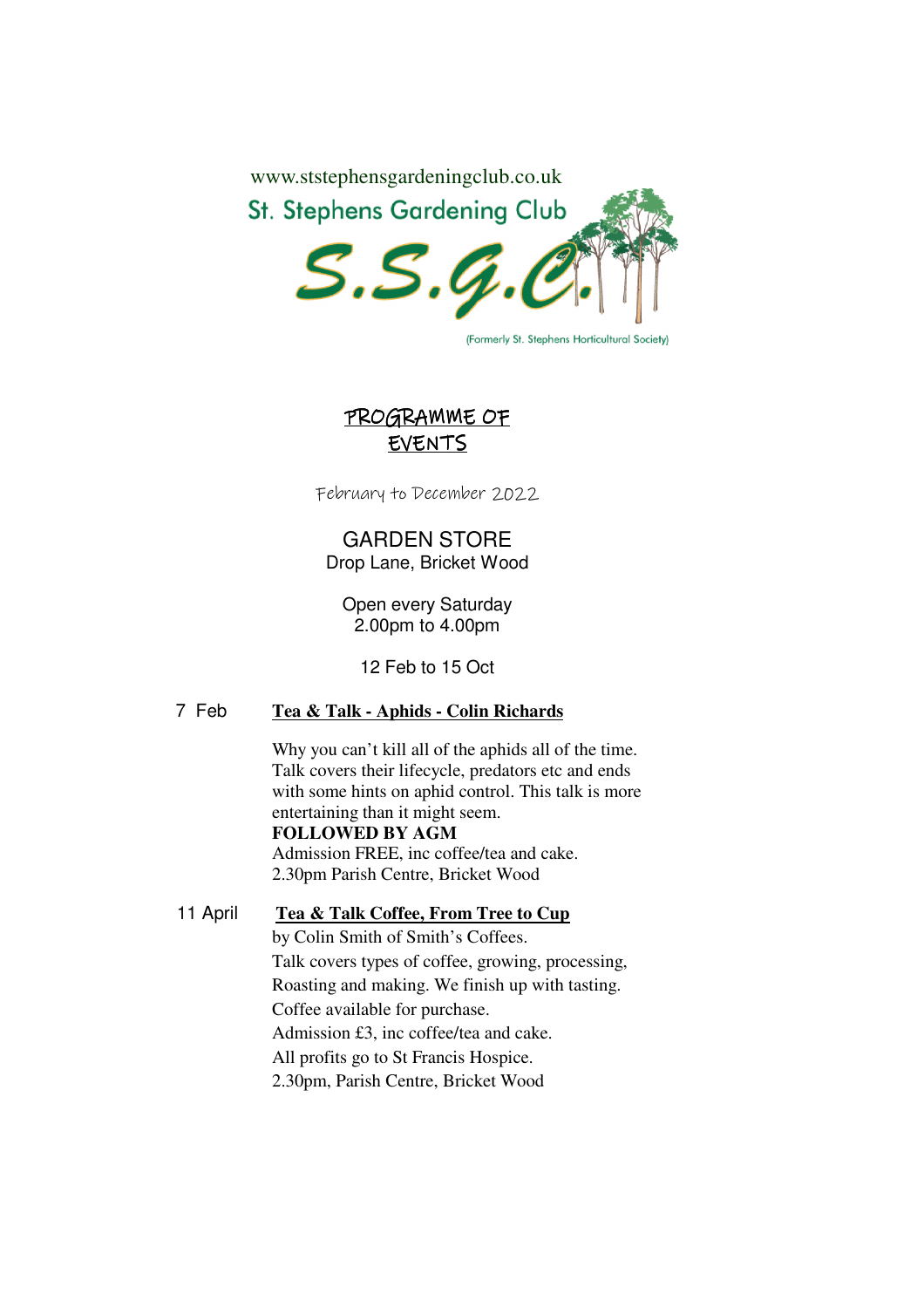### 17 May **Visit – Exbury Gardens**

The finest spring garden in the country with 200 acres of rhododendrons, azaleas and camellias.

 Bricket Wood How Wood Chiswell Green Social Club Shops Opp 3 Hammers 08:15 08:20 08:25 Members £33 non-members £36 (inc train ride)

## 4 June **Plant Sale**  Garden Club hut. 2.00pm to 4.00pm. Plants and gardening goods for sale.

### 13 - 17 June **Garden Tour - Gardens of North Wales**

A 5 day trip to North Wales visiting Bodnant Gardens Portmeirion, Plas Newydd & Plas Cadnant(both on Anglesey) and Powys Castle. SORRY, THIS TOUR IS SOLD OUT

### 14 July **Visit - Cotswold Wildlife Park & Gardens**

Walk on the wild side. The 160 acre park exhibits over 250 species of animals set in wonderful gardens, demonstrating the diversity of the plant kingdom. With glorious landscapes and amazing planting, the gardens are a real feast for the eyes and a treat for the senses.

|             | Bricket Wood How Wood         | Chiswell Green |
|-------------|-------------------------------|----------------|
| Social Club | <b>Shops</b>                  | Opp 3 Hammers  |
| 08:30       | 08:35                         | 08:40          |
|             | Members $£30$ Non-members £33 |                |

31 July **Open Gardens Day**  Local gardens will be open to members of the Gardening Club. More details later.

## 4 Aug **Visit - RHS Hyde Hall Garden Show**

The RHS have made extensive changes to this garden of beauty in this 360 acre estate in Essex. As a bonus our visit coincides with the RHS Hyde Hall Flower Show entry to which is included.

|             | Bricket Wood How Wood       | Chiswell Green |
|-------------|-----------------------------|----------------|
| Social Club | <b>Shops</b>                | Opp 3 Hammers  |
| 09.00       | 09.05                       | 09:10          |
|             | Members £17 Non-members £20 |                |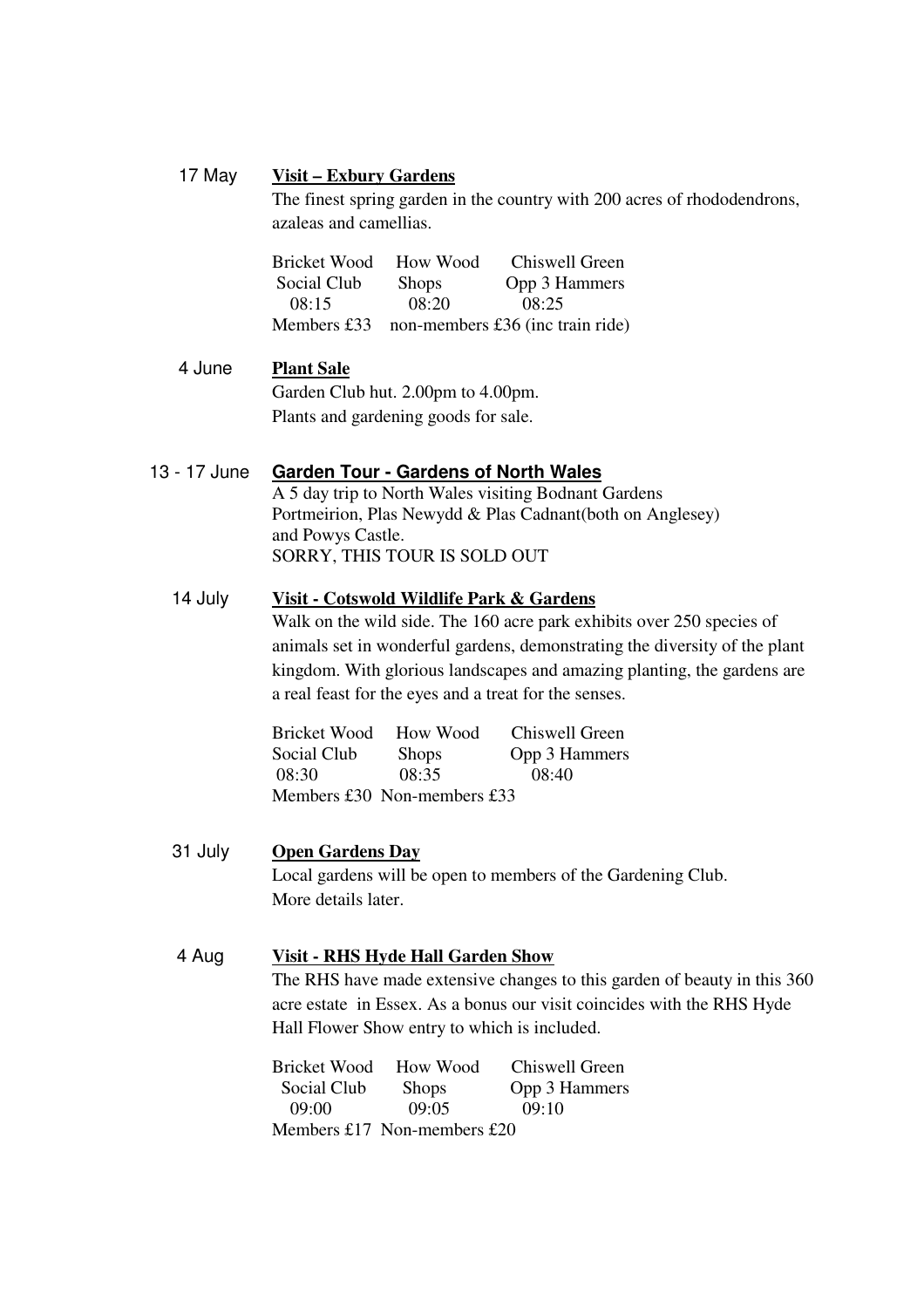# **ANNUAL SHOW**

## **Saturday 20 August**

# **2.00pm to 4.30pm**

**Greenwood Park Community Centre Tippendell Lane Chiswell Green** 

**Free admission** 

 26 Sept **Tea & Talk** Subject and speaker to be confirmed. Admission  $\overrightarrow{13}$ , inc coffee/tea and cake 2.30pm, Parish Centre, Bricket Wood

For more information and/or bookings contact Graham Wilson

Tel: 01727 872718 or e-mail graham\_g\_wilson@hotmail.com

BOOKING FORMS ON FOLLOWING PAGE.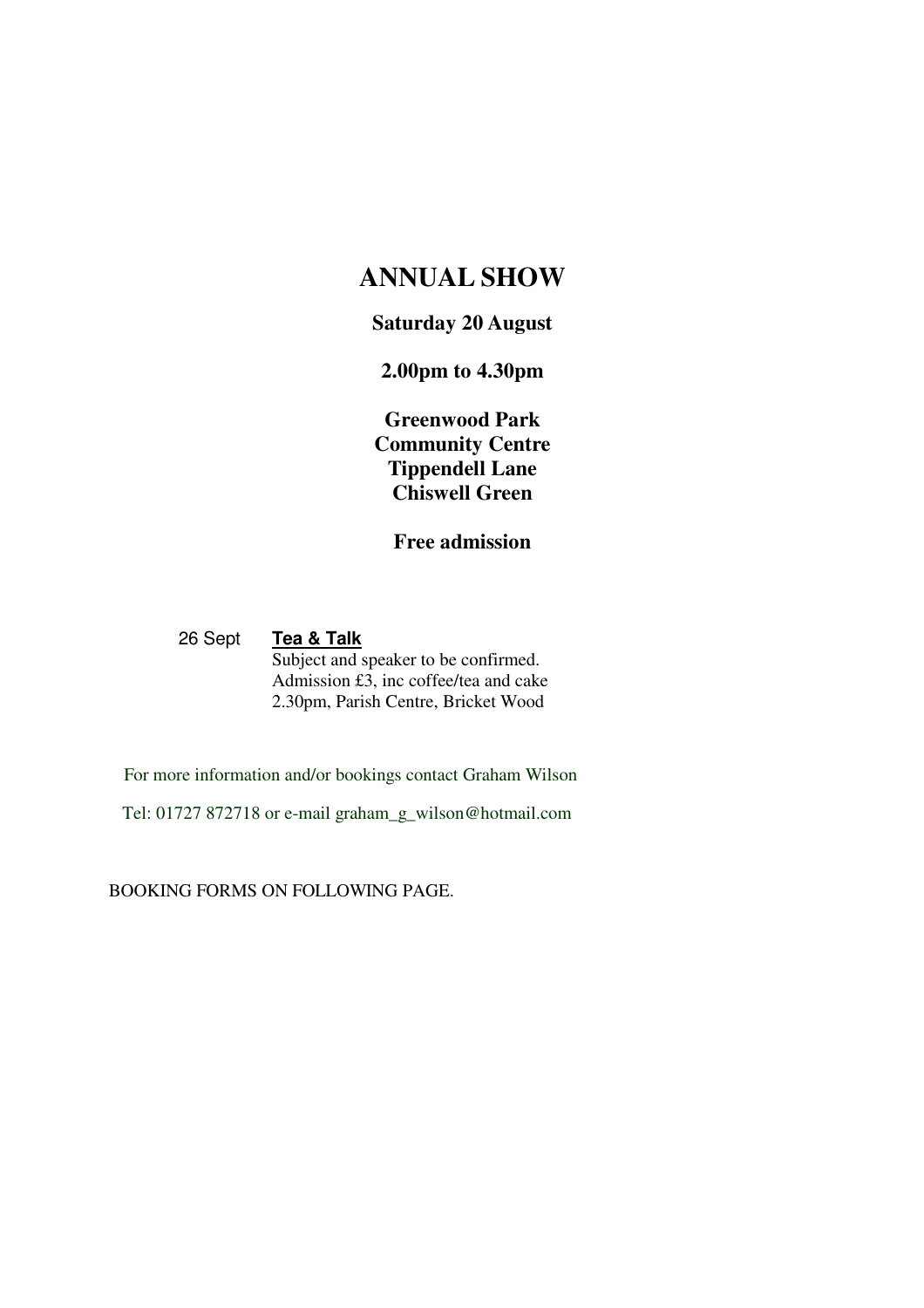### VISIT - EXBURY GARDENS TUESDAY 17 MAY

This is undoubtedly the finest spring garden in the country. The gardens are on a spectacular 200 acre site near Beaulieu, world famous for the Rothschild collection of rhododendrons, azaleas and camellias, offering a riot of colour in spring. Let the train take the strain on a 20 minute tour of the gardens (included in the price).

Gardens are fairly level and main paths are suitable for wheelchairs.

The cost of the trip is £33 for members, £36 for non-members, which includes coach, driver tip and entry (inc train ride).

The coach will leave Bricket Wood Social Club at 8.15am, with pick-up points at How Wood shops (8.20am) and Chiswell Green (8.25am), bus stop opposite Three Hammers.

#### **Please detach the form below and return it with a non-returnable deposit of £5 per person or payment in full. FINAL PAYMENT REQUIRED BY 23 APRIL.**

### EXBURY GARDENS - BOOKING FORM

Cheques to be made payable to St Stephens Gardening Club and sent to Graham Wilson 51 Mayflower Road, Park Street, St Albans, AL2 2QN or Andrew Keates 38 Maplefield, Park Street, St Albans, AL2 2BG, or hand in at the Trading Hut.

Member Name & No (please print)……………………………...........

First line of address……………………………….....................

I will be accompanied by……………………………….............

Pick-up point ………………................................................... (Please state Bricket Wood, How Wood or Chiswell Green)

Contact telephone number ………………………………........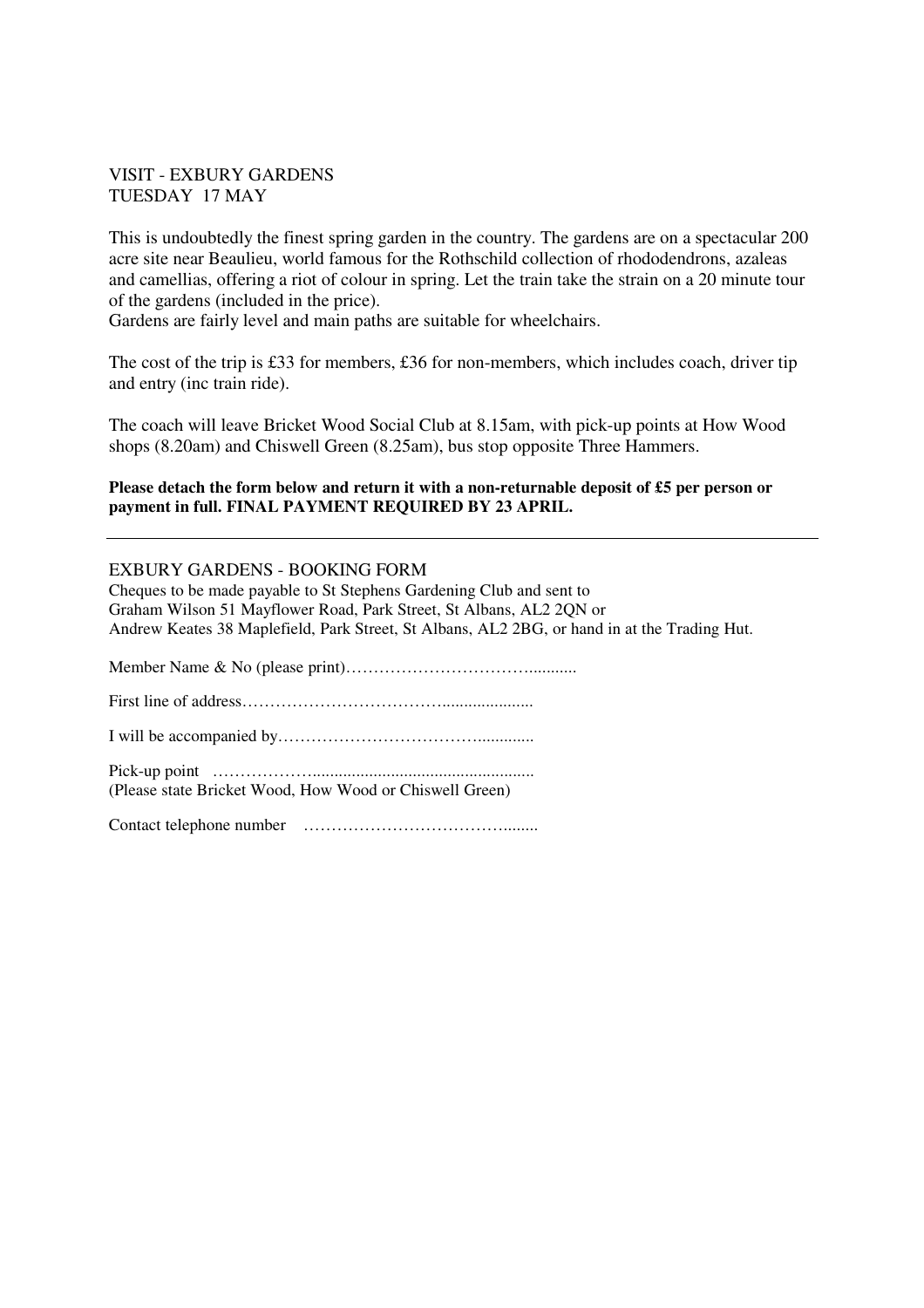### VISIT - COTSWOLD WILDLIFE PARK & GARDENS THURSDAY 14 JULY

Walk on the wild side. The 160 acre park exhibits over 250 species of animals set in wonderful gardens, demonstrating the diversity of the plant kingdom. With glorious landscapes and amazing planting, the gardens are a real feast for the eyes and a treat for the senses.

The cost of the trip is £30 for members, £33 for non-members, which includes coach, driver tip and entry.

The coach will leave Bricket Wood Social Club at 8.30am, with pick-up points at How Wood shops (8.35am) and Chiswell Green (8.40am), bus stop opposite Three Hammers.

#### **Please detach the form below and return it with a non-returnable deposit of £5 per person or payment in full. FINAL PAYMENT REQUIRED BY 23 JUNE.**

#### VISIT - COTSWOLD WILDLIFE PARK & GARDENS

Cheques to be made payable to St Stephens Gardening Club and sent to Graham Wilson 51 Mayflower Road, Park Street, St Albans, AL2 2QN or Andrew Keates 38 Maplefield, Park Street, St Albans, AL2 2BG, or hand in at the Trading Hut.

Member Name & No (please print)……………………………........... First line of address………………………………..................... I will be accompanied by………………………………............. Pick-up point ………………................................................... (Please state Bricket Wood, How Wood or Chiswell Green) Contact telephone number ………………………………........